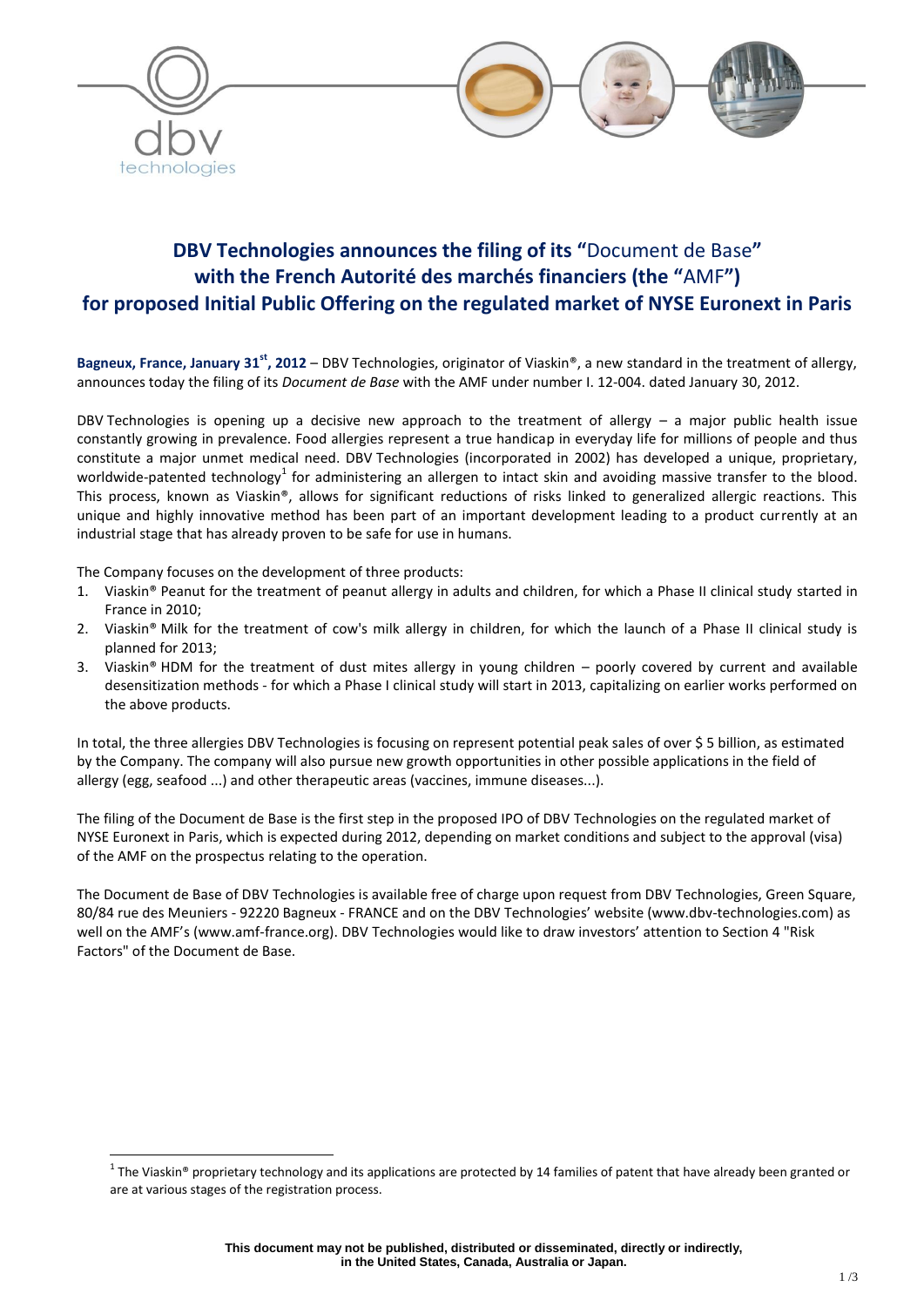

## **DBV Technologies:**

DBV Technologies is opening up a decisive new approach to the treatment of allergy – a major public health issue that is constantly increasing in prevalence. Food allergies represent a true handicap in everyday life for millions of people and thus constitute a major unmet medical need. DBV Technologies (incorporated in 2002) has developed a unique, proprietary, worldwide-patented technology for administering an allergen to intact skin and avoiding massive transfer to the blood. The Viaskin® technology combines efficacy and safety as part of a treatment that seeks to improve the patient's tolerability of peanut and thus considerably lower the risk of a systemic, allergic reaction in the event of accidental exposure to the allergen. The company's significant development program has taken this unique and highly innovative method through to the industrial stage. The product's clinically proven safety of use enables the application of effective desensitization techniques (the efficacy of which is acknowledged worldwide) in the most severe forms of allergy.

DBV Technologies is focusing on food allergies (milk and peanut) for which there are currently no effective treatments. It has designed two products: Viaskin® Peanut and Viaskin® Milk. The development clinical program for Viaskin® Peanut has received Fast Track designation from the US Food and Drug Administration. The company will subsequently develop a Viaskin<sup>®</sup> patch for young children with house dust mites allergy – a true public health issue because this pathology is one of the main risk factors for childhood asthma.

For more information on DBV Technologies, please visit our website: [www.dbv-technologies.com](http://www.dbv-technologies.com/)

### **Contacts**

**David Schilansky** Chief Financial Officer DBV Technologies Tél. : +33(0)1 55 42 78 75 david.schilansky@dvbv-technologies.com

#### *New***Cap.**

Financial communication and investor relations Emmanuel Huynh / Alexandra Schiltz Tél. : +33(0)1 44 71 94 94 dbv@newcap.fr

#### *Warning*

This press release, and the information that it contains, constitute neither an offer to sell or subscribe nor a solicitation to purchase or subscribe for DBV Technologies shares in any countries. No offer of shares is made or will be made in France before the delivery of the visa by the *Autorité des marchés financiers* (the "AMF") on a prospectus composed of the *document de base*, its update and a securities note (*a note d'opération*) which will be subsequently submitted to the AMF.

This press release does not constitute or form a part of any offer to sell or subscribe or solicitation to purchase or subscribe for securities in the United States. The shares or any other securities of DBV Technologies may not be offered or sold in the United States unless they are registered under the U.S. Securities Act of 1933, as amended (the "U.S. Securities Act"), or exempt from registration. The shares of DBV Technologies have not been and will not be registered under the U.S. Securities Act and DBV Technologies does not intend to make any public offer of its shares in the United States.

The distribution of this press release in certain countries may be subject to specific regulations. The persons in possession of this press release shall then get knowledge of any local restrictions and shall comply with these restrictions.

This press release is solely an advertisement and does not constitute a prospectus within the meaning of Directive 2003/71/EC of the European Parliament and the Council of November 4th, 2003, as amended, in particular by Directive 2010/73/EC of the European Parliament and of the Council of November 24, 2010, to the extent such Directive has been transposed in the relevant member State of the European Economic Area (the "Prospectus Directive").